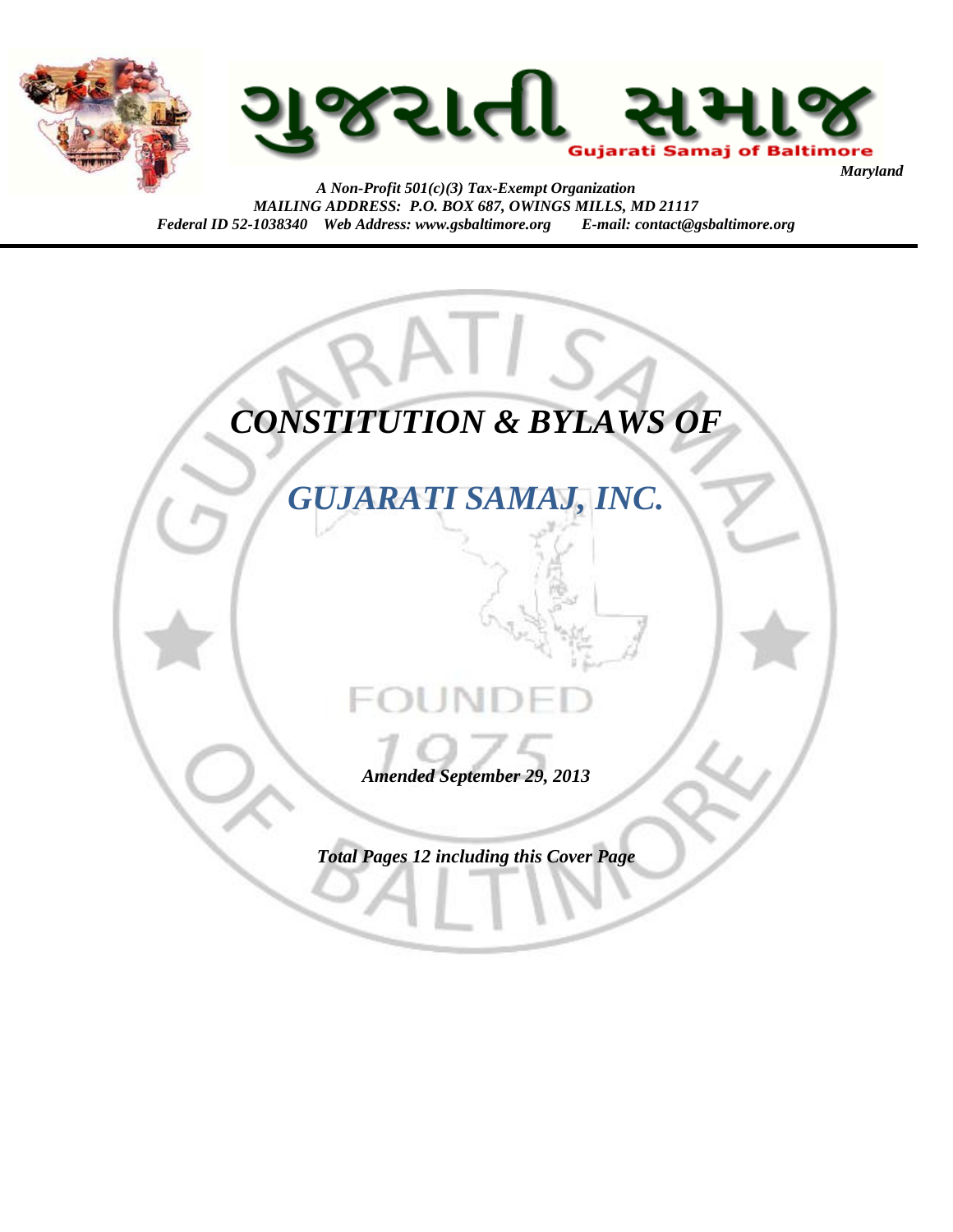### *Table of Contents*

| PREAMBLE                                                                 |
|--------------------------------------------------------------------------|
| <b>ARTICLE I. NAME AND OBJECTIVES OF THE CORPORATION3</b>                |
| <b>ARTICLE II. MEMBERSHIP</b>                                            |
|                                                                          |
|                                                                          |
| ARTICLE V. DUTIES OF THE OFFICERS OF THE BOARD OF TRUSTEES<br>$\ldots$ 7 |
| <b>ARTICLE VI. ADMINSTRATION AND FINANCIAL CONTROL </b><br>10            |
| <b>ARTICLE VII. AMENDMENT TO BYLAWS.</b><br>11                           |
| <b>ARTICLE VIII. DISSOLUTION</b><br>11                                   |
| <b>ARTICLE IX. RULES OF PROCEDURE</b><br>.12                             |
| <b>ARTICLE X. ADOPTION</b><br>12                                         |
|                                                                          |
|                                                                          |
|                                                                          |
|                                                                          |
|                                                                          |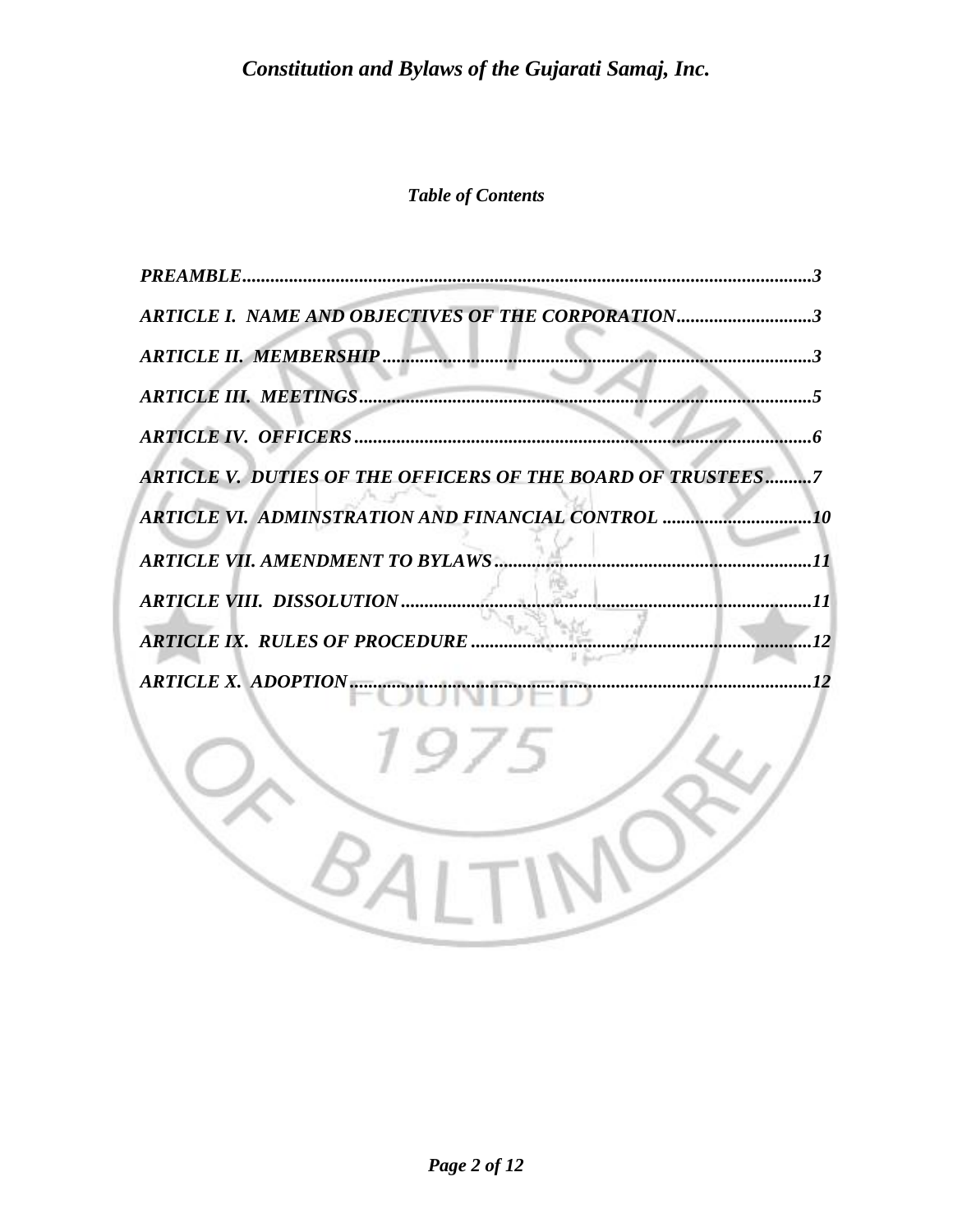### *PREAMBLE*

*We, the Gujaratis and Gujarati speaking community, having made our home in the United States of America, recognize the need to preserve and enhance our time-honored traditional values of Gujarati and Indian heritage, philosophy, way of life, and culture. To achieve this goal, we have formed a non-profit organization.*

### *ARTICLE I. NAME AND OBJECTIVES OF THE CORPORATION*

*Section 1.1. Name: The name of the Corporation (which is hereinafter called the "Corporation") is Gujarati Samaj, Inc., also known as Gujarati Samaj of Baltimore (GSB), and Gujarati Samaj of Maryland (GSM).*

*Section 1.2. Objectives: This Corporation will provide members of Gujarati and Gujarati speaking community residing in the State of Maryland, and other citizens of Maryland, and neighboring states, with an organization dedicated to the educational, cultural, intellectual and charitable pursuits that are consistent with the fostering of a closer association between people with common objectives and ideals. The activities of the organization shall facilitate both:*

- *i. the acquisition of knowledge about and the appreciation of Gujarat' s culture, tradition, religious and performing arts by its membership, and*
- *ii. the dissemination of the same to the community at large through the promotion of public discussion groups, panels, lectures, workshops, movies and cultural programs of the performing arts of Gujarati and other Indian origin. The organization shall pursue all educational, literary, intellectual, charitable and social activities consistent with the objectives stated above, in order to develop and enlarge the establishment of closer association and integration of the educational, cultural and religious values of Gujarat into the cultures of the communities that are permanently residing in the State of Maryland and neighboring states. The organization believes that establishment of such educational and cultural links between the Indian Community and the communities now residing in Maryland would enrich the evolving tradition and culture of Maryland as well as the United States of America. From time to time, the Corporation will collaborate with other regional organizations sharing similar values.*

*Section 1.3. Seal: The Board of Trustees shall provide a Corporate Seal which shall be circular in form and shall have inscribed thereon the name of the Corporation, the State of incorporation, and year of incorporation. In this instance, it shall read as follows: GUJARATI SAMAJ, INC., MARYLAND, 1975.*

### *ARTICLE II. MEMBERSHIP*

*Section 2.1. Eligibility: Any adult over 18 years of age, who is interested in the furtherance of the stated objectives of the Corporation, is entitled to membership in the Corporation and shall pay such dues and fees as the Board of Trustees of the Corporation may determine subject to the approval of the General Body.*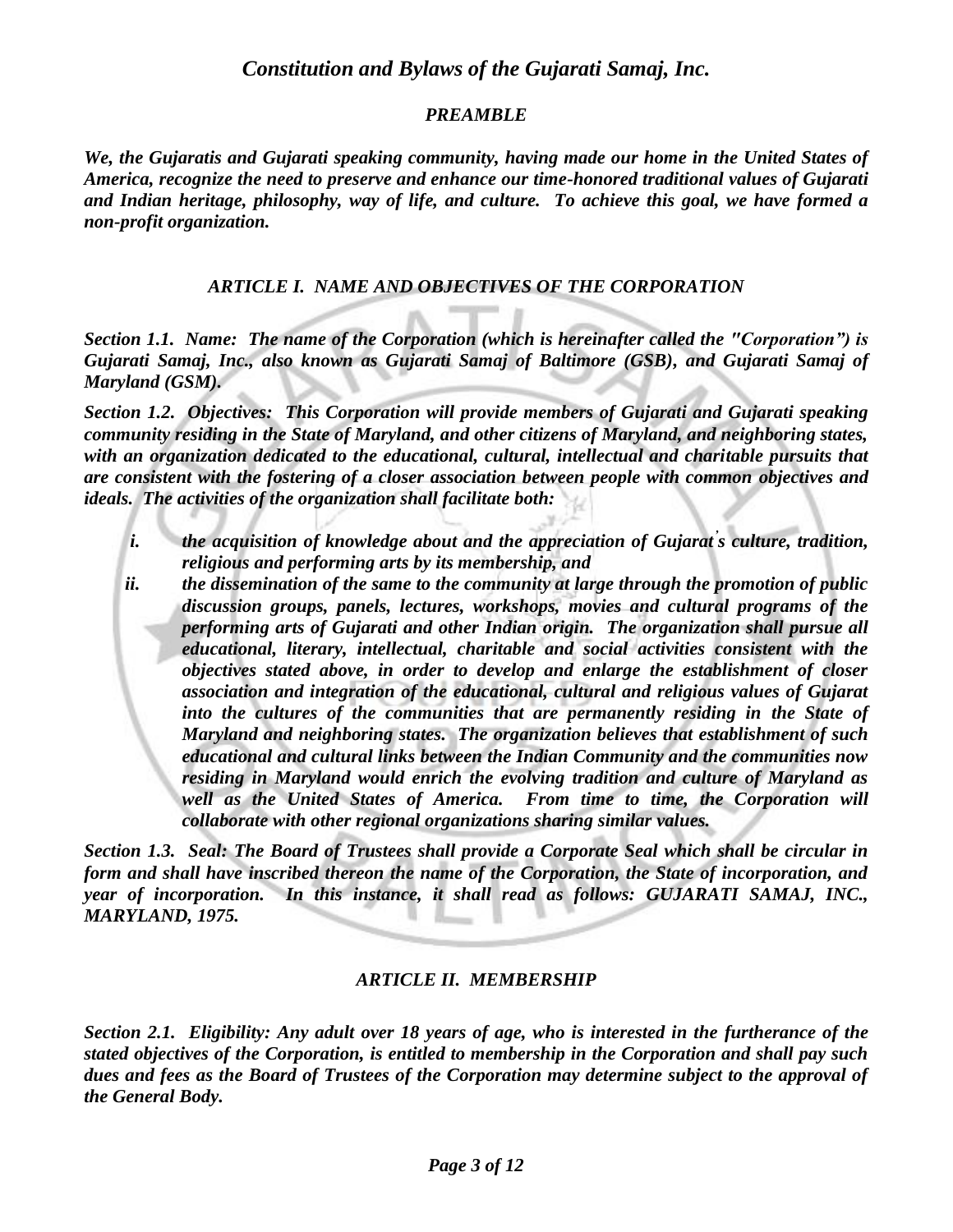- *i. Membership can be an individual or family and shall be on a calendar year basis. Family membership may consist of husband and/or wife, their parents as well as unmarried children of age 25 and under, all living in the same household. Duly paid membership shall entitle only member and/or spouse to vote as a member of the General Body.*
- *ii. There will be two categories of membership:*
	- *a. Annual: \$51.00 per year.*
	- *b. Lifetime: \$201.00*

*Section 2.2. The Board of Trustees with two-thirds majority, from time to time, may give honorary membership to any individual(s) based on their outstanding contributions to our community. Honorary members will not have any voting rights and will be term limited to one year unless extended for a longer period by Executive action.*

*Section 2.3. Individual donor with annual contribution of \$2,500 or more by virtue of their donation may automatically be granted life membership.*

*Section 2.4. Membership in the Corporation is non-transferable and non-assignable. A guest of a member must pay the appropriate fee to participate in any event and cannot substitute for a member who does not attend.*

*Section 2.5. Termination of Membership: Membership in the Corporation will be terminated under following conditions:*

- *i. Upon receipt by Board of Trustees of the written resignation of a member executed by such member.*
- *ii. The death of a member, or*
- *iii. For cause for actions inconsistent with membership, and only after due notice and a hearing on the issues and as defined in prerogatives in Section 2.6.*

*Section 2.6. Prerogatives: Each member in good standing and on payment of current dues and fees shall be entitled to all the benefits of the activities of the Corporation and shall be entitled to vote in the General Body Meeting on all substantive issues, including the election of Officers of the Corporation. Non-payment of annual dues shall result in the automatic loss of membership in the Corporation. The names of members who are in arrears of dues shall periodically be reported to the Board of Trustees by the Secretary of the Corporation for formal deletion of their names from the membership list of the Corporation. Gross impropriety on the part of a member which is injurious to the furtherance of the objectives of the Corporation may result in the loss of his/her membership status on recommendation by the Board of Trustees and subsequent approval of such recommendation by a simple majority at the General Body. The membership fee of such a person shall not be refunded on such forfeiture of membership in the Corporation.*

*Section 2.7. GSB and/or its Officers are not liable for loss of member's personal property and/or personal injury while attending events organized and/or hosted by GSB.*

### *ARTICLE III: MEETINGS*

*Section 3.1. Annual Meeting: The Annual General Body meeting of the membership of the Corporation shall be held during the last quarter of each year for the purpose of electing Officers and/or for the transaction of any other business as may come before the meeting.*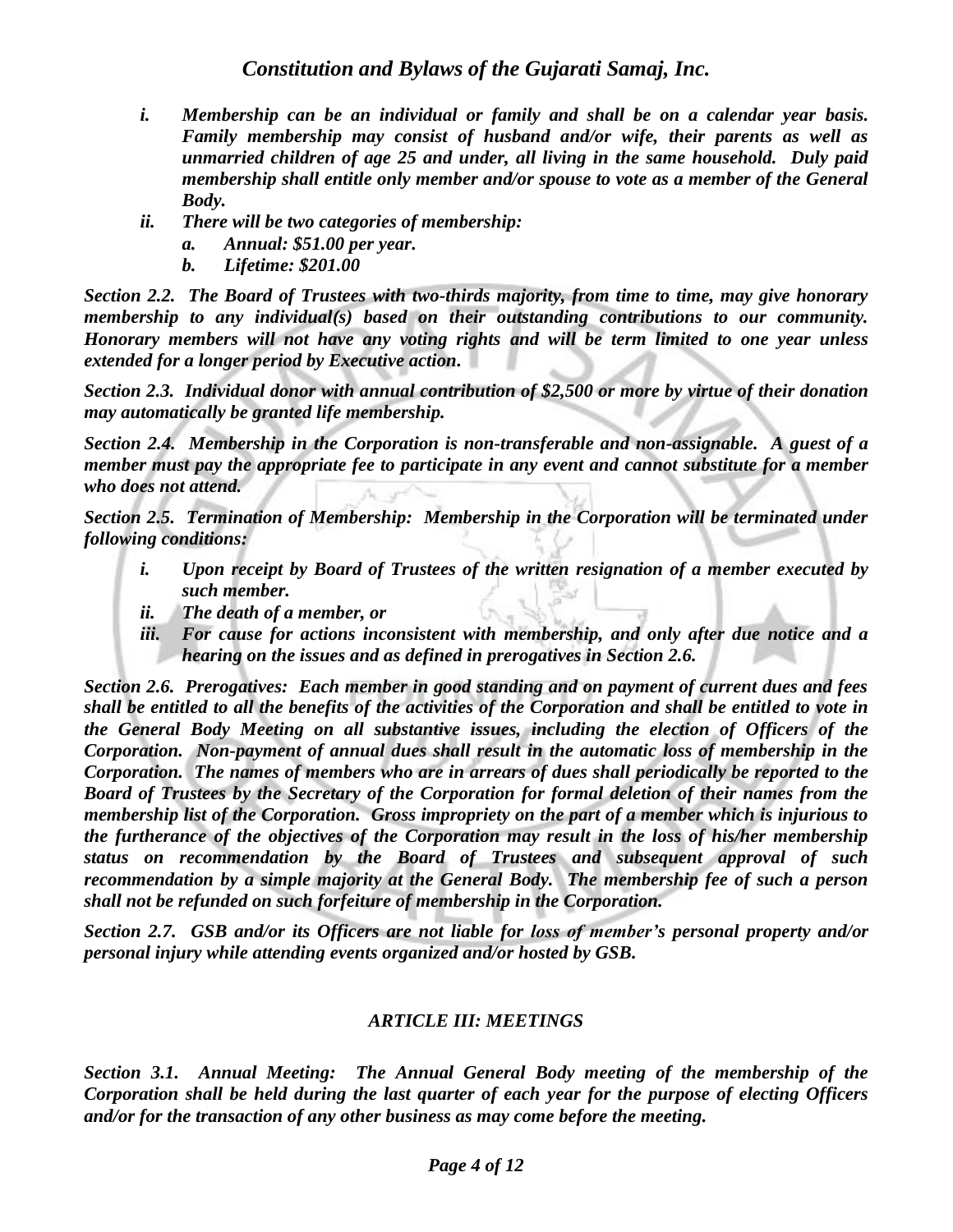*Section 3.2. Special Meetings: Special meetings of the members of the Corporation, for any purpose(s), may be called after giving due notice to the membership as required in Section 3.3, by the President or by two-third vote of the Board of Trustees or by 50 members of the Corporation through a signed petition addressed to the President. The President is hereby mandated to call a special meeting as and when 50 members request such a meeting in writing.*

*Section 3.3. Notice of Meeting: Written or printed notice stating the place, day and hour of the meeting, and in case of special meeting, the purpose(s) for which the meeting is called shall be delivered at least two weeks (14 days) prior to the date of the meeting except for the meeting called for the dissolution of the Corporation which requires at least 30 days' notice, either personally or by mail to the members and the notice of the meeting shall be signed by the President, Secretary or Chairman of the Board of Trustees. If mailed, such notice shall be deemed to be delivered when deposited in the United States mail and addressed to the member at his address as it appears on the membership list of the Corporation, with postage therein prepaid.*

*Section 3.4. Place of Meeting: The members of the Board of Trustees may collectively designate through a majority vote any place within the geographic boundaries of Baltimore metropolitan area as the place of meeting for any annual meeting or for any special meeting called by the President, Secretary or Chairman of the Board of Trustees.*

*Section 3.5. Membership List: It is the responsibility of the Secretary of the Corporation to ensure that a current and updated list of members of the Corporation is maintained at all times and that he or she shall verify the signed attendance list of all members attending the Annual General Body meeting of the Corporation with the official list maintained by the Corporation. An attendance list containing the signatures of all members attending special meetings of the Corporation shall also be maintained by the Secretary of the Corporation. In addition, it is the duty of the Secretary to ensure the smooth transition of the membership records (electronic or paper) to incoming Secretary. It shall be the responsibility of the member to notify the Secretary of the Corporation as and when a change of address takes place.*

*Section 3.6. GSB or its Officers will not share any e-mail addresses/phone numbers or any other personal information in membership database with any non-affiliated organizations to preserve privacy. In case of emergency and to meet Government regulations, GSB may share such details with proper disclosure and update our membership accordingly.*

*Section 3.7. Quorum: Twenty-one members present and voting shall constitute a quorum for the conduct of business by the General Body Meeting of members of the Corporation.*

*Section 3.8. Proxies: At all General Body Meetings of the Corporation, the members are required to participate in the conduct of business through attendance in person, and therefore, there shall be no voting by proxy.*

*Section 3.9. Voting: Each member of the Corporation is entitled to vote in accordance with the terms and provisions set forth in these bylaws and shall be entitled to one vote in person only at all meetings of the general membership of this Corporation. All elections for Officers of this Corporation for membership on the Board of Trustees shall be decided by majority vote and as set forth in the bylaws of this Corporation.*

*Section 3.10. Order of Business: The order of business at all meetings of the general membership of the Corporation shall be the following if such meetings are called specifically to conduct the business of the Corporation:*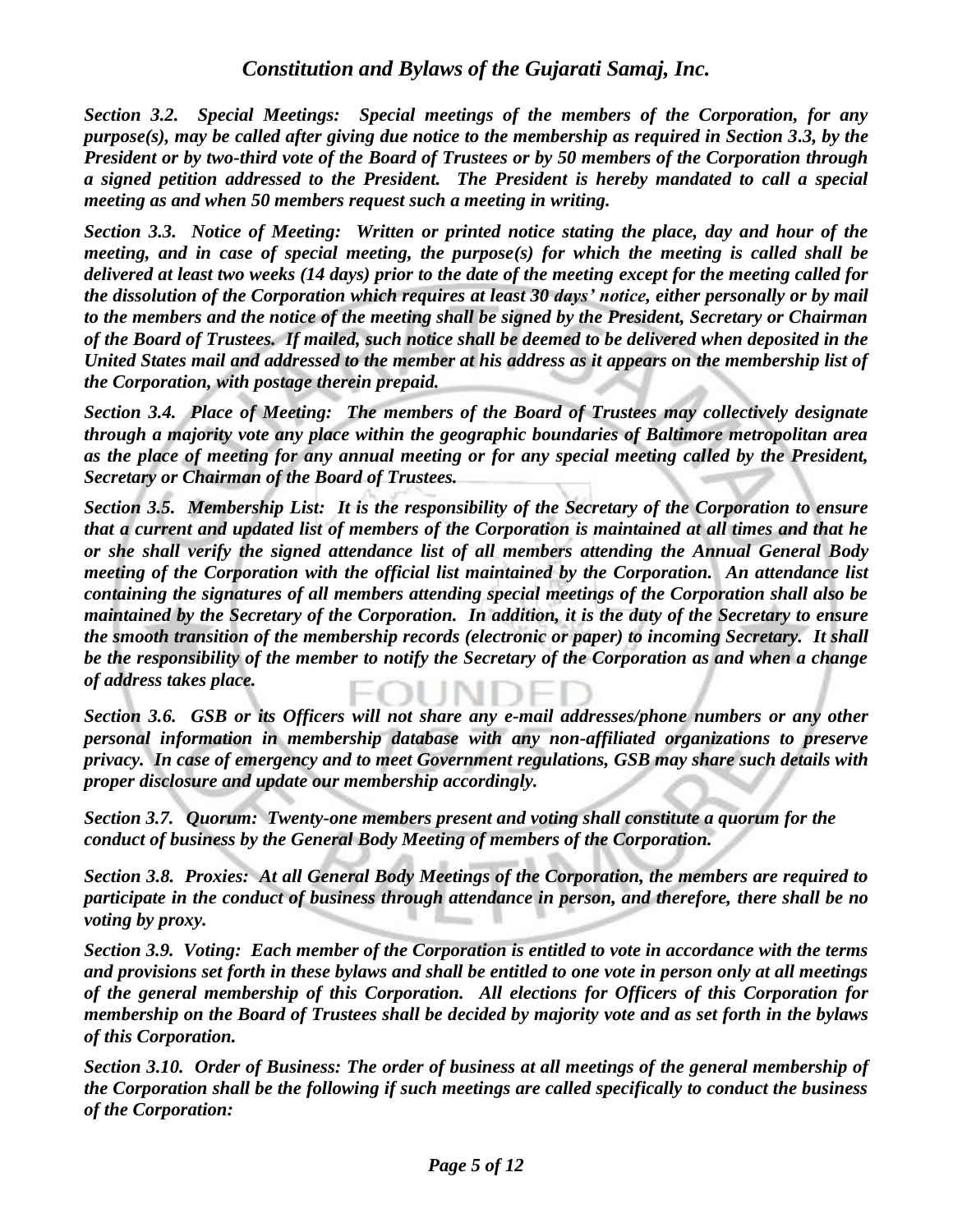- *i. Roll call as presented by the Secretary through signatures of the members present at the meeting. While the signatures can be collected at any time before the meeting is over, the Secretary should present at least the signatures of 21 members of the Corporation before the meeting can be opened by the President to transact business.*
- *ii. Proof of notice of meeting or waiver of notice verified by the President and the Secretary.*
- *iii. Opening statement of the President or any Officer of the Corporation.*
- *iv. Reading of minutes and other reports by the Secretary or any Officer of the Corporation.*
- *v. Report of Treasurer*
- *vi. Nominations and/or elections of Officers, if any.*
- *vii. Unfinished business.*
- *viii. New business or questions from the membership seeking answers.*
- *ix. Adjournment.*

*Section 3.10. The agendas for meetings called for the presentation of educational and other cultural programs are exempt from the order of business specified above.*

### *ARTICLE IV. OFFICERS*

*Section 4.1. Officers: The affairs of the Corporation shall be managed by a Board of Trustees, consisting of the Chairman of the Board, President, President-Elect, also known as Vice–President, Secretary, Joint-Secretary, Treasurer, Joint-Treasurer, Auditor, and three Members-at-Large nominated and appointed by the President.*

*Section 4.2. Election of Officers: In general election, nominations for each of the following positions shall be presented to the members of the Corporation: A. President-Elect, B. Secretary, C. Joint-Secretary, D. Treasurer, E. Joint-Treasurer, and F. Auditor. A Nominating Committee shall be constituted before the end of a calendar year and shall consist of three members of the Board, one of whom shall be the President-Elect (who will serve as the Chairman of the Nominating Committee), the other two members being appointed by the outgoing President of the Corporation from among the elected members of the Board of Trustees. The Chairman of the Nominating Committee shall seek written nominations from the general membership. Any two members of the Corporation can nominate another member for an office provided written consent from the member so nominated is presented to the Chairman of the Nominating Committee by either the proposer or seconder of a nomination. The Nominating Committee must present all nominations properly made and received to the general membership for action at an annual election. Notice of the annual General Body meeting shall be served by mail to the membership at least two weeks prior to the meeting. The outgoing President shall function as the Election Officer and install the Officers of the Corporation.*

*Section 4.3. Qualifications for Election:*

- *i. A candidate for a position on the Board of Trustees must be a life member prior to the nomination.*
- *ii. For the Vice-President, a candidate must have held a position on the Board of Trustees for at least one complete term to be eligible.*
- iii. Only one person from a member family shall be elected as a member of the Board of *Trustees.*
- *iv. The candidate must be a legal resident of Maryland.*
- *v. Any elected position candidate must have no prior history of criminal conviction.*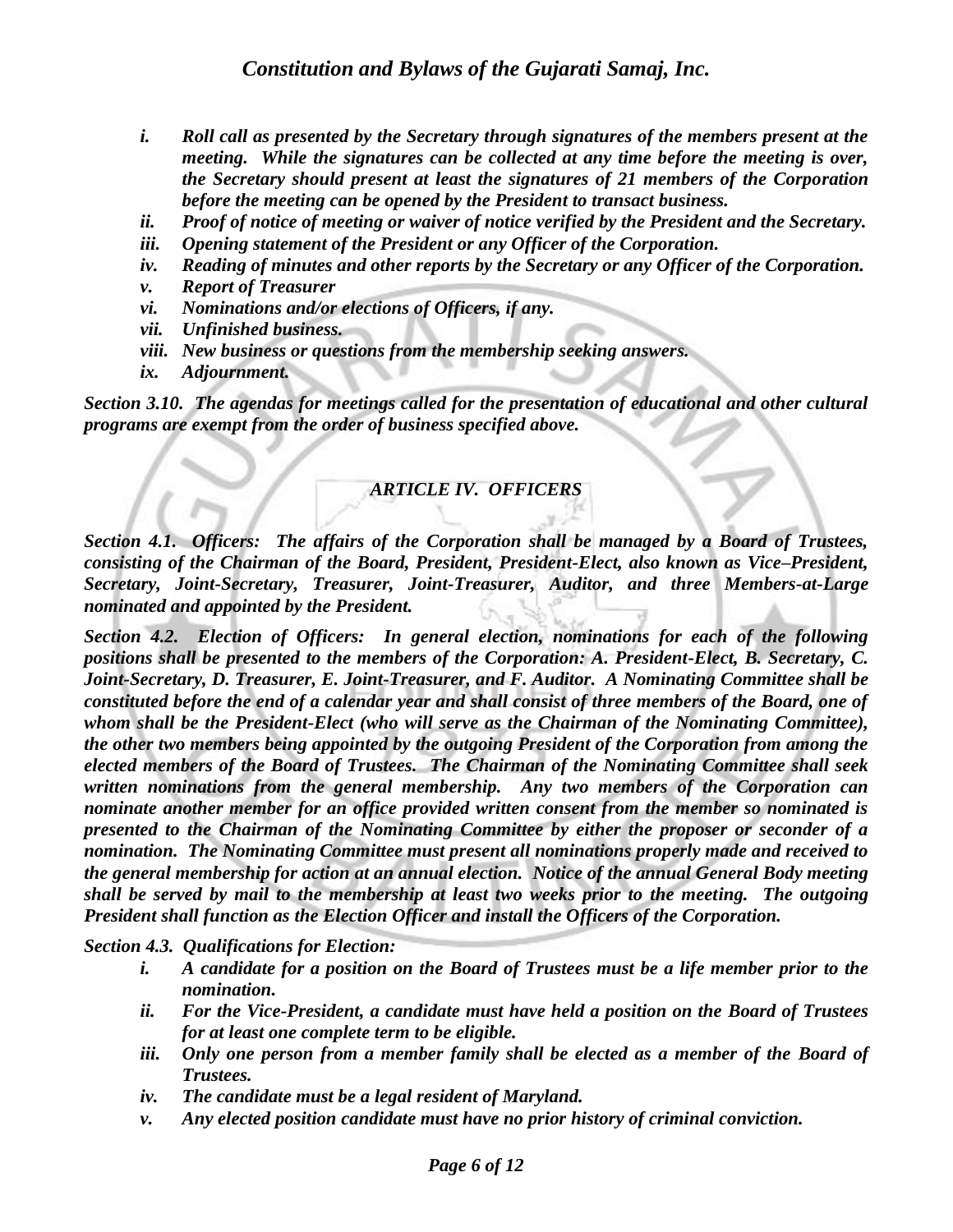*vi. Nominating Committee reserves the right to reject any nominees that may have conflict of interest.*

*Section 4.4. Tenure: All Officers of the Corporation and the nominated members of the Board of Trustees shall serve for a period of two years commencing on January 1 and ending on December 31 of the subsequent year. All retiring Officers of the Corporation may offer themselves for reelection for additional consecutive term(s). The retiring President of the Corporation automatically assumes the responsibilities of Chairman of the Board of Trustees for the following term. The President-elect will assume the responsibilities of the President for the following term.*

*Section 4.5. General Powers: The business affairs of the Corporation shall be managed by the Board of Trustees. The members of the Board of Trustees may adopt such rules and regulations for the conduct of their meetings and management of the Corporation as they may deem proper, not inconsistent with the bylaws and the laws of this State.*

*Section 4.6. Regular Meetings: The Board of Trustees shall meet regularly at least six times a year.*

*Section 4.7. Special Meetings: Special meetings of the Board of Trustees may be called by the President, Chairman of the Board, or any two Officers of the Corporation acting through the President or the Chairman of the Board. The President or the Chairman of the Board, depending on who called the meeting, may fix the place for holding the special meeting. But the time of the special meeting shall be fixed at the convenience of the majority of members of the Board.*

*Section 4.8. Notice: Notice for all meetings of the Board shall be given at least one week prior to the scheduled date of the meeting, and such notices may be sent either by e-mail or telephone. However, under extraordinary circumstances or during emergencies as determined by the Chairman of the Board or the President of the Corporation, the above Notice requirement can be waived and a special meeting can be held to transact a specific item of business, provided two thirds of the members of the Board are present at such meetings. However, whenever such a meeting is held, a waiver of notice must be obtained from those members of the Board of Trustees who are unable to be present at the special meeting.*

*Section 4.9. Removal of members of the Board of Trustees: Any or all members of the Board of Trustees may be removed for cause by vote of the members of the Corporation if a majority of the total members of the Corporation vote in favor of such action. Any member of the Board of Trustees may also be removed from the Board for cause if two-thirds of the members of the entire Board vote in person in favor of such an action. The members of the Board of Trustees shall not have excessive unexcused absences. It shall be the responsibility of each Board member to notify the Secretary in advance if he/she cannot attend the meeting. The Board with two-thirds majority will determine whether each absence shall be excused or unexcused. By failure to attend the required number of meetings or because of excessive unexcused absences or by remaining absent in four consecutive meetings, may result in forfeiture of his/her membership on the Board of Trustees. However, the Board (with two-thirds majority) will be required to notify the member in writing of any such actions prior to the termination.*

*Section 4.10. Vacancy: Any vacancy in the Board of Trustees may be filled with a qualified member as defined in Section 4.3 for the rest of its term by a majority vote of the Board of Trustees.*

*Section 4.11. Resignation: For resignation, notice must be provided 14 days prior to the date of resignation to the President of the Board of Trustees. Transfer of all documents, information and powers is expected in a timely fashion.*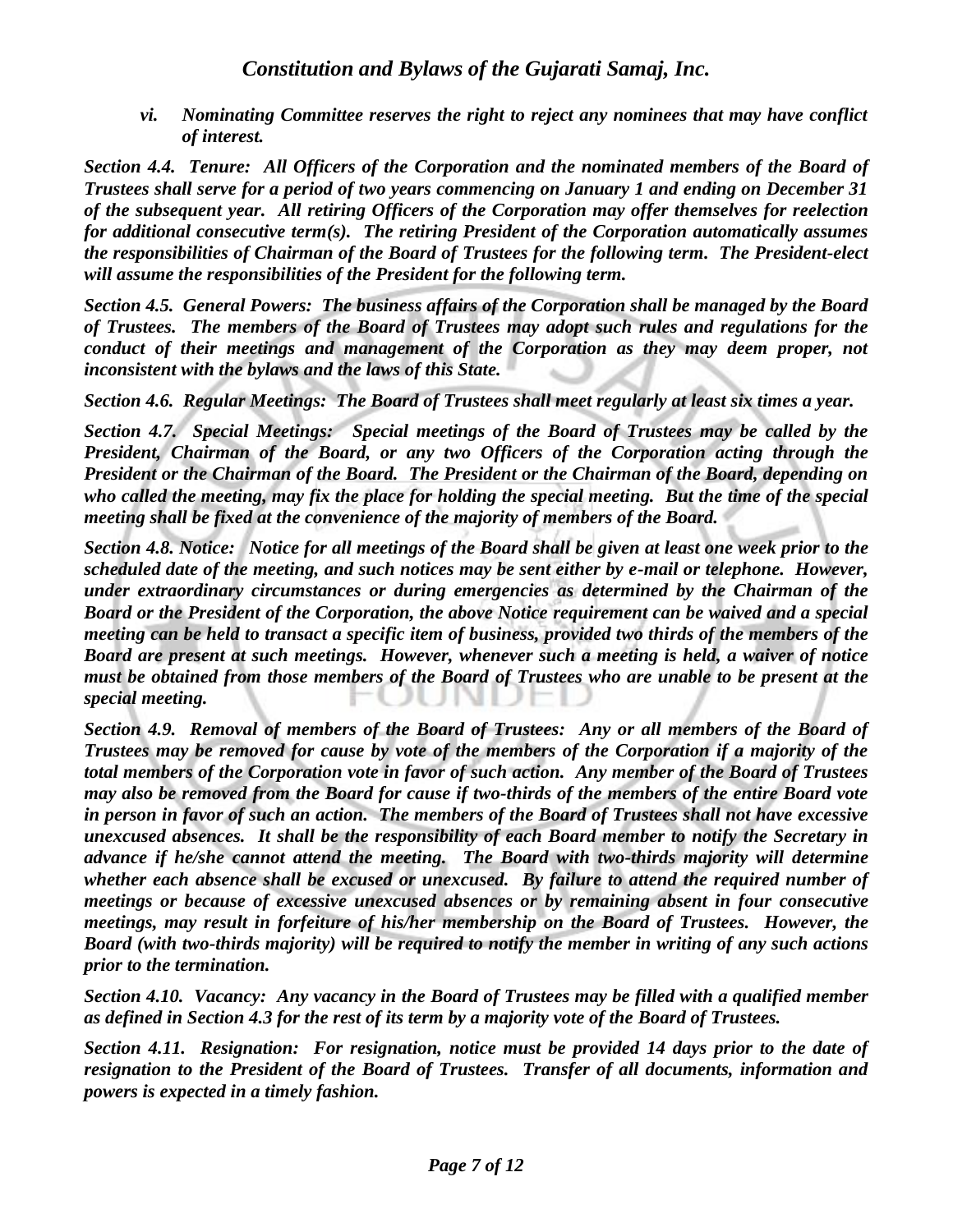*Section 4.12. Compensation and Loans: No compensation shall be paid to the members of the Board of Trustees as such for their services or for actual attendance at any of the meetings of the Board or the general membership of the Corporation. Nothing herein contained shall be construed to preclude any member of the Corporation who is not a member of the Board from rendering service to the Corporation in any other capacity and receiving compensation thereof.*

*Section 4.13. Corporation shall make no loans or contribution of any kind to any of its Board Members, Officers, or other members. No member may have any vested right, interest, or privilege of, in or to Corporation's assets.*

*Section 4.14. Presumption of Assent: A member of a Board who is present at a meeting of the Board at which action on any corporate matter is taken shall be presumed to have assented to the action taken unless his or her dissent is entered in the minutes of the meeting or submitted in writing prior to adjournment. Such right to dissent shall not apply to a member after he or she has voted in favor of such action.*

*Section 4.15. Executive and other Committees of the Board: The Board, by resolution from among its members, shall designate an Executive Committee or other Committees, each consisting of three or more members of the Board. Each such committee shall serve at the pleasure of the Board of Trustees.*

*Section 4.16. Quorum: The presence of two-thirds of members of the Board of Trustees shall constitute a quorum for the conduct of business by the Board of Trustees.*

*Section 4.17. Proxies: For Board of Trustees meetings, a member of the Board of Trustees may vote by proxy provided a written authorization for casting such a proxy vote is submitted by the member of the Board to the Secretary of the Corporation, prior to the meeting. The proxy authorization must name the member of the Board who is authorized to cast the vote on behalf of the member who requests the privilege of voting by proxy.*

## **FOUNDED**

### *ARTICLE V - DUTIES OF THE OFFICERS OF THE BOARD OF TRUSTEES*

*Section 5.1. Chairman: Responsibilities of the Chairman and of the Board of Trustees: If at any time, the President, who is the Chief Executive Officer, due to circumstances beyond his or her control relinquishes his or her office before the expiration of his or her term of office, the Chairman of the Board shall be vested with the authority to nominate a President (pro tempero) from among the elected Officers of the Corporation and in cooperation with the Board of Trustees; to fill the vacancy for the remainder of the unexpired term and the nominated officer shall carry out the functions of the vacated position on the Board. Furthermore, the Chairman of the Board of Trustees shall form and preside over a Council of Advisors (not exceeding five members, preferably Past Presidents) who in his or her view can provide appropriate counsel to the Corporation on specific issues, by virtue of their professional competence. The representation on the Council will be multi-disciplinary, and will encompass the fields of arts, science, humanities, etc. The members of the Council of Advisors may attend the meetings of the Board of Trustees on special invitation from the Chairman of the Board and may participate fully in all the discussions at the meeting. The members of the Council will have no vote and their term of office shall be for a period of two years from the date of initial appointment and the members are entitled for reappointment without any restriction to the number of terms they may serve in an advisory capacity. If at any time, the Chairman of the Board of Trustees is unable to continue in office for whatever reasons, he or she shall submit a letter of resignation to the Board*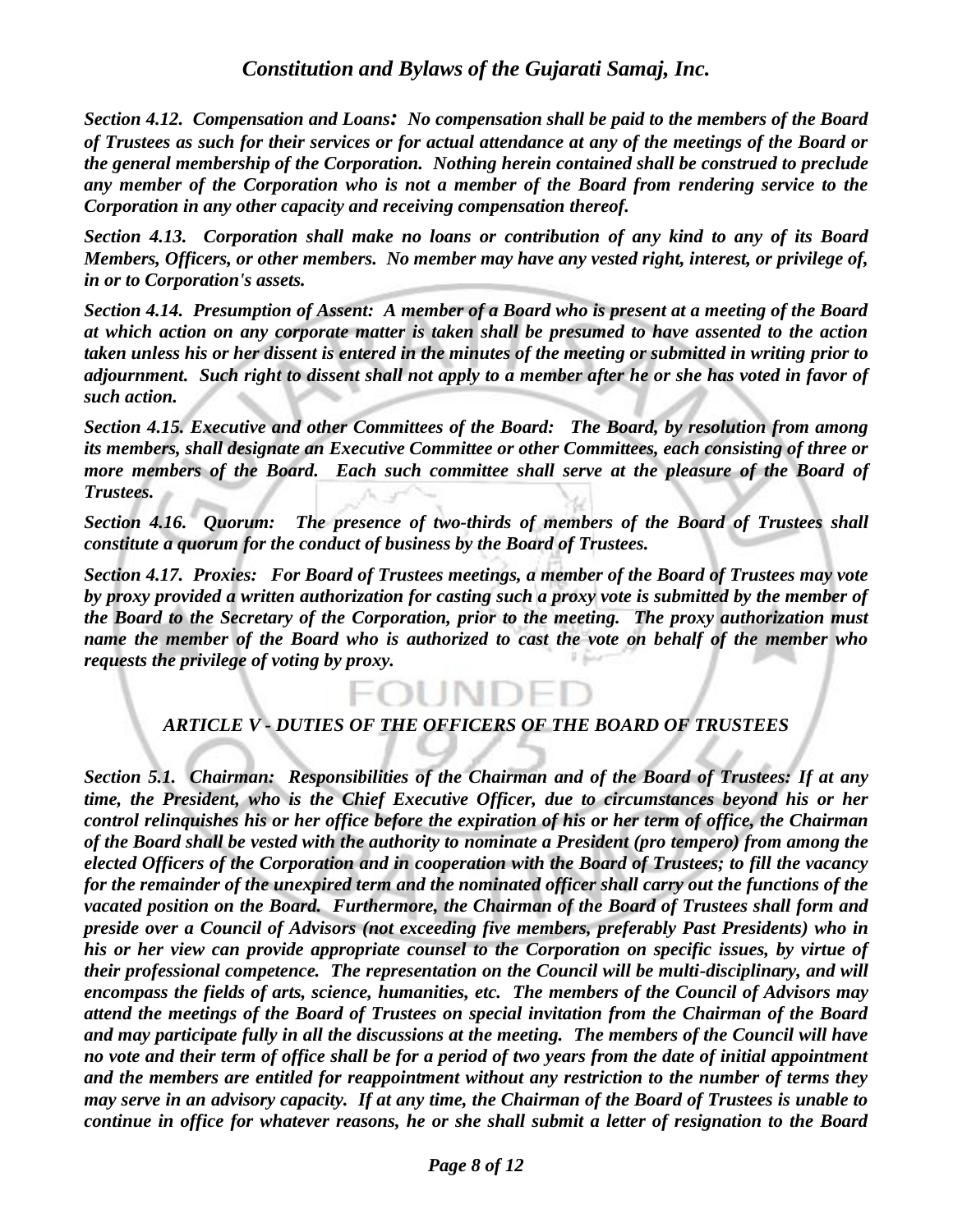*which, if accepted, will require the President to hold the additional Office of Chairman of the Board, without prejudice to his or her responsibilities as President of the Corporation. The President who is holding the additional Office of Chairman shall be designated as acting Chairman until he or she assumes the office of Chairman by virtue of his retirement from the Office of President of Gujarati Samaj, Inc. During such eventuality, the tenure of Office of Chairman may exceed two years.*

*Section 5.2. President: The President of the Board of Trustees or his designee shall be the Resident Agent of the Corporation. The outgoing President of the Corporation shall assume the Office of the Chairman of the Board of Trustees with the commencement of the new business year of the Corporation. The President of the Board shall ordinarily have the responsibility to preside at all Board meetings of the Corporation. In the absence of the President of the Board, the Vice-President shall preside.*

- *i. Contractual Responsibilities: The President is empowered and authorized to enter into contracts for the Corporation that have been approved by the majority Board of Trustees or that are required for the conduct of the Corporation's activities specifically provided for in the annual budget approved by the majority Board of Trustees.*
- *ii. The President shall be the Chief Executive Officer of the Corporation and shall preside over all Board of Trustees and General Body Meetings. He or she will be assisted by all Officers of the Corporation.*

*Section 5.3. Vice-President: In the absence of the President, the Vice-President shall carry out all the functions of the President. In addition, the Vice-President shall carry out all the responsibilities assigned by the President and the Board of Trustees.*

*Section 5.4. Secretary: The Secretary shall be responsible for maintaining an updated roster of the members of the Corporation and maintaining communication with the Corporation. This shall include, but not be limited to keeping minutes of all the meetings, maintaining records of all correspondence, and presenting a report of the activities at the Annual General Body meeting. It is the duty of the Secretary to ensure that a current and up-to-date list of members is maintained at all times. The Secretary shall also function as the Editor-in-Chief whenever the Corporation publishes Newsletters in its name.*

*Section 5.5. Joint Secretary: In the absence of the Secretary, the Joint Secretary shall carry out all the responsibilities of the Secretary. In addition, the Joint Secretary shall carry out all the responsibilities assigned by the Secretary and the Board of Trustees.*

*Section 5.6. Treasurer: The Treasurer shall be responsible for the receipt, safekeeping, disbursement and recording of all funds belonging to the Corporation. The Treasurer shall be responsible for collecting membership fees, donations and pledges. The Treasurer shall (at the direction of Board of Trustees) be responsible for providing all necessary financial statements and information to Auditor. The Treasurer shall provide an account of all financial transactions and records of the Corporation to the Board of Trustees, appointed external auditor as required, or others as directed by the Board of Trustees and present a financial report; as well as audited and certified report as it becomes available at the Annual General Body Meetings. The Treasurer shall provide a signed letter on Corporation letterhead to all donors annually acknowledging their donation as required by Internal Revenue Service.*

*Section 5.7. Joint Treasurer: Joint Treasurer shall carry out all the responsibilities assigned by the Treasurer and the Board of Trustees. In the absence of the Treasurer, the Joint Treasurer shall carry out all the responsibilities of the Treasurer.*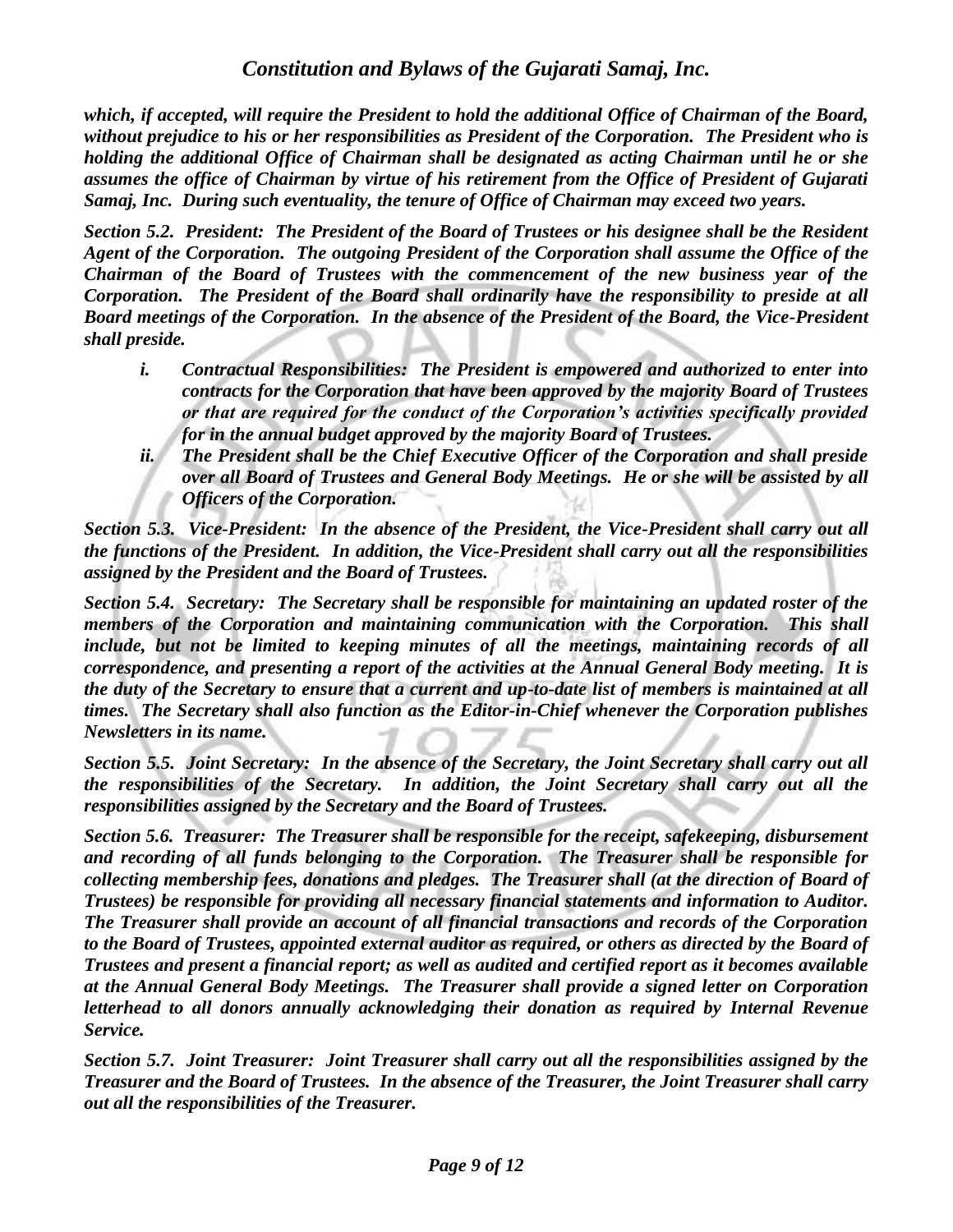*Section 5.8. Auditor: Auditor shall conduct an internal audit every six months and annually provide a report of Auditor's activities at the General Body Meeting and ensure that there are adequate safeguards in place to preserve and protect Corporation's assets and records.*

*Section 5.8. All elected Officers shall work in cooperation with the Board of Trustees.*

### *ARTICLE VI. ADMINSTRATION AND FINANCIAL CONTROL*

*Section 6.1. The Treasurer shall be responsible for the control and administration of all funds. All incoming funds shall be received by the Treasury, shall be entered in the Corporation books and shall be deposited or invested as prescribed by the Board of Trustees. In the absence of Treasurer and/or Joint-Treasurer, the depositing and disbursement of all funds shall be subject to the direction of the Board of Trustees.*

*Section 6.2. Budget: The President shall annually present a budget and the Board of Trustees with majority vote shall adopt the same allocating funds of the Corporation for the purpose of carrying out the objectives of the Corporation.*

*Section 6.3. Checks: Checks drawn on the accounts of the Corporation shall bear the signatures of any two of the following Officers of the Corporation whom the Board of Trustees shall have authorized to sign checks on behalf of the Corporation:*

*President, President Elect, Secretary, and Treasurer.*

*The Treasurer is authorized to make online payments for any approved and authorized expenses provided he/she receives written approval from any two of the four authorized signatories including the Treasurer.*

*Section 6.4. Contributions: Any charitable contributions made by the Corporation shall be approved by two-thirds of the Board members present at the meeting provided the notice of such meeting is given in a timely manner as prescribed in Section 4.8.*

*Section 6.5. Audits: The accounts of the Corporation shall be audited by the external auditors as necessary and their report shall be presented to the General Body at the annual meeting of the Corporation.*

*Section 6.6. Escrow Account(s): The Board of Trustees may appoint an Investment Committee consisting of at least three Board members to investigate and present options for safeguarding the assets of the Corporation. The larger of the two thirds of the available cash balance at the beginning of each calendar year or the amount allocated for membership dues (number of life members at January 1 multiply by the current life membership dues) shall be held in escrow account and not made available for the day to day operations of the Corporation.*

*Section 6.7. The President shall seek majority Board members approval for any expenditure over Five Thousand Dollars. In addition, the President shall seek majority Board members approval for any expenditure in excess of 25% over the approved budget presented at the first meeting of the year.*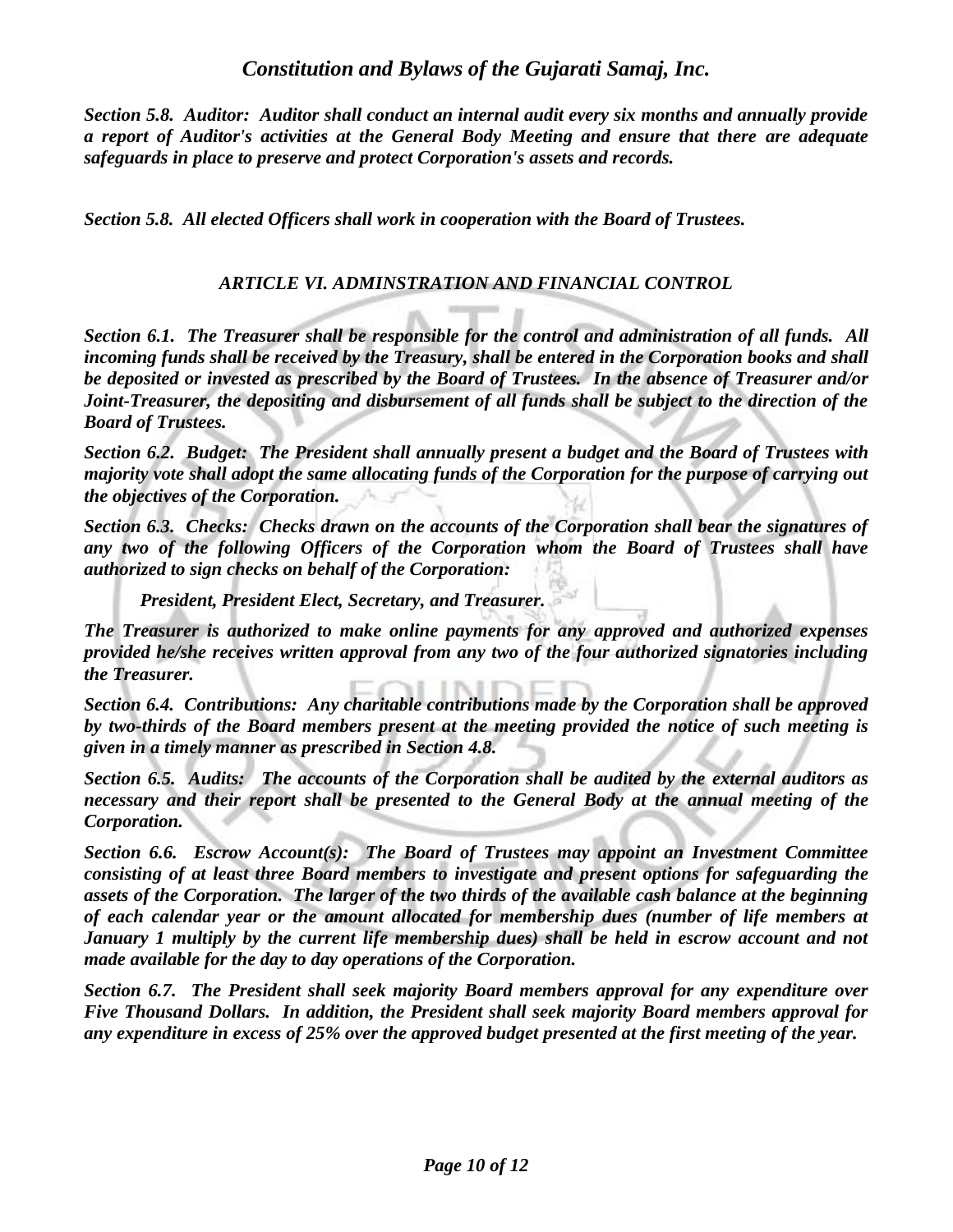### *ARTICLE VII. AMENDMENT TO BYLAWS*

*Section 7.1. Amendment: Amendments to these bylaws can be effected only by action of the General Body with two-thirds of the members present voting in favor of such amendments.*

*Section 7.2. Ongoing Review: Ongoing review of bylaws will occur, as a minimum, every 5 years by an ad hoc committee appointed by BOT to maintain and/or amend/upgrade the bylaws as required to meet the current needs, laws and any changes to the regulations as published in IRS Publication 4220 as it applies to 501(c)(3) tax-exempt organizations.*

*Section 7.3. Notice: Notice of all amendments to bylaws must be communicated in writing to the general membership by the President at least two weeks prior to the General Body meeting called to consider the amendments.*

*Section 7.4. Amendment Proposal(s): Requests for amendments to bylaws made by a member and duly seconded by another member must be submitted in writing to the President on or before September 1 of each year. Such amendments proposed by members of the Corporation and if approved by a two-thirds majority of Board of Trustees shall be presented for action at the annual General Body Meeting of the Corporation.*

*Section 7.5. Official Amendments: Requests for amendments to bylaws made by a two-thirds of' the Board of Trustees may be submitted to the General Body by the President at any time provided due notice has been given of such amendments to the Corporation membership as required in Section 3.3.*

### *ARTICLE VIII – DISSOLUTION*

*Section 8.1. Dissolution of the Corporation shall be considered at a special General Body Meeting called for that purpose with a prior written notice of at least 30 days. Dissolution shall need an approval by a three-fourths majority of members present at the meeting. A special committee consisting of at least five members of Past Presidents shall be appointed by the General Body to oversee the dissolution of the Corporation.*

*Section 8.2. Upon dissolution, the assets remaining after paying the debts and obligations of the Corporation shall be distributed equally to all current life members on record as of the December 31st of the year prior to final date of the dissolution as approved by the General Body.*

### *ARTICLE IX - RULES OF PROCEDURE*

*Section 9.1. The rules contained in the current edition of Robert's Rules of Order shall govern in all cases to which they are applicable when they are not inconsistent with these bylaws.*